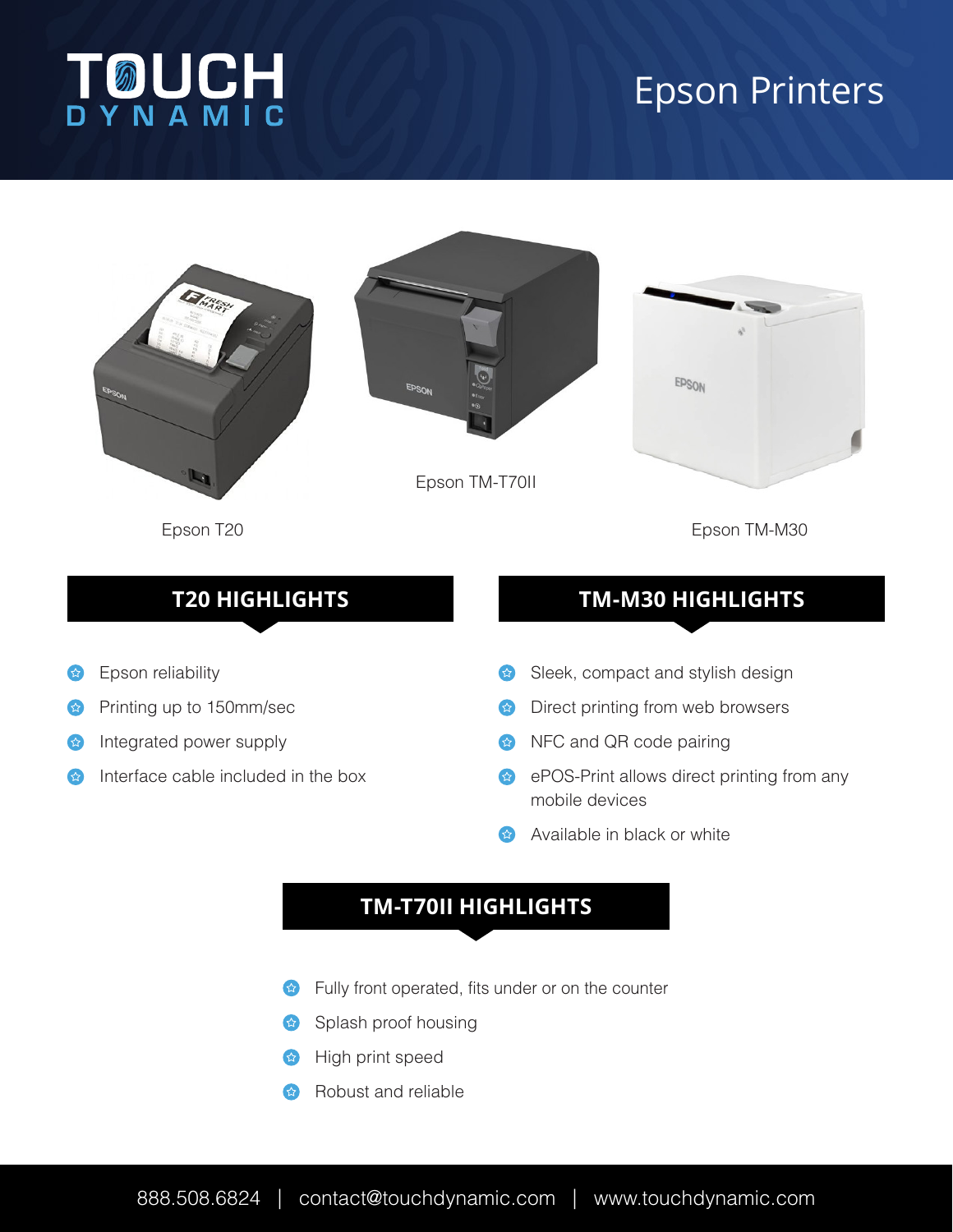# **TOUCH**

# Epson Printers





# **SPECIFICATIONS**

#### **THERMAL PRINTER**

Print Method: Thermal Line Printing Print Speed Paper: Max. 150mm/sec Dimensions: 80mm: 3.13" ± 0.02" x 3.27" diameter (79.5  $\pm$  0.5(W) x 83mm) 58mm: 2.26" ± 0.02" x 3.27" diameter (57.5 ± 0.5(W) x 83mm)

#### **RELIABILITY**

MTBF: 360,000 hours MCBF: 60,000,000 lines Autocutter: 200 cd/m2

#### **GENERAL INFORMATION**

Interface: USB, Serial, Ethernet Power: 100-240 AC, 50/60Hz Power Consumption: Approx 1.0A Power Supply: Internal (AC cable included) Dimensions: 5.51" x 7.83" x 5.75" (140 x 199 x 146mm) (W x D x H) Weight: 3.75LBS Color: Epson Dark Gray Printer Base Support: No Driver Support: APD, OPOS™, JavaPOS™, OPOS NET™, TM Virtual port driver, Linux Cups® driver, Mac OS® X driver, ReadyPrint T20 Utility, EpsonNet Simple Viewer

# **SPECIFICATIONS**

### **THERMAL PRINTER**

Print Method: Thermal Line Printing Print Speed Paper: Max. 250mm/sec Dimensions: 80mm: 3.13" ± 0.02" x 3.27" diameter  $(79.5 \pm 0.5)$  (W) x 83mm)

#### **RELIABILITY**

Autocutter: 200 cd/m2

#### **GENERAL INFORMATION**

Interface: Built-in USB interface + another selection: serial or parallel

Power: l100-24OV AC, 50/60Hz

Power Consumption: Approx 2.0A (mean)

Power Supply: External power by the Universal Printer Base Dimensions: 4.92" x 7.64" x 4.49" (125 x 194 x 114mm)

Weight: 3.75LBS

Color: Black

Printer Base Support: Yes

Driver Support: OPOS™, JavaPOS™, OPOS NET™, TM Virtual COM, Linux Cups driver, MAC OS® X driver, Posready09, Posready7, Windows 7 Pro, Windows 8.1 Pro, Windows 8.1 Embedded Industry Retail (APD)



# **SPECIFICATIONS**

#### **THERMAL PRINTER**

Print Method: Thermal Line Printing Print Speed Paper: Max. 200mm/sec Roll Diameter: 83mm Paper Loading: Drop-in

#### **RELIABILITY**

MCBF: 15 million lines Autocutter: 1.5 million cuts

### **GENERAL INFORMATION**

Interface: Ethernet, Bluetooth, Wi-Fi (USB connectivity available on Ethernet and Bluetooth models)

Dimensions: 127 x 127 x 127mm

Weight: 2.8 LBS

Color: Epson Black, Epson Ultra White

Printer Base Support: Yes

OS: iOS, Android, Windows

Driver Support: ePOS-Print SDK, OPOS ADK, OPOS ADK for .net, JavaPOS ADK, Epson EDP, Mac Driver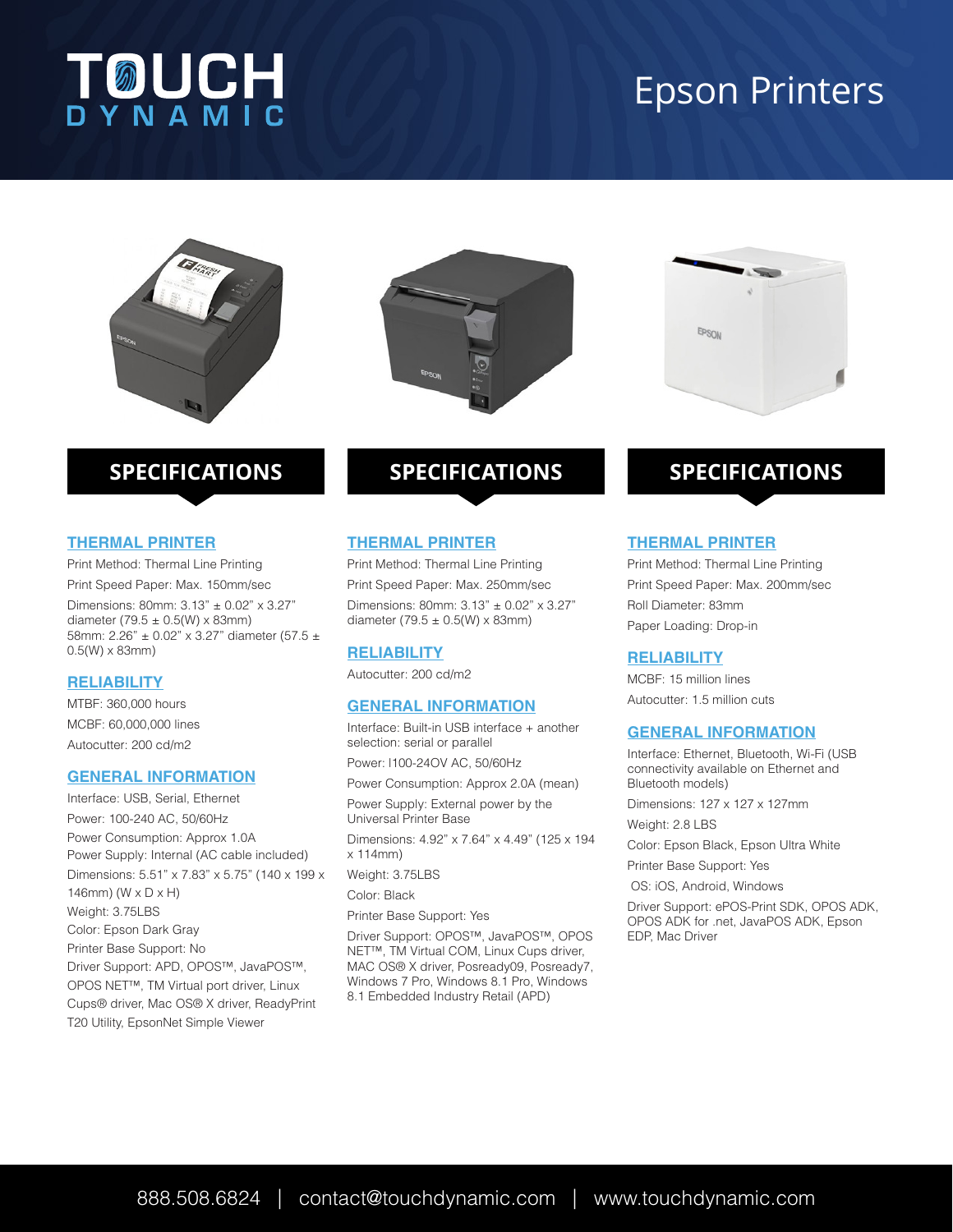

# Epson Printers



Flexible paper width

Drop-in paper load

公

 $\mathcal{L}$ 

Autocutter included

High-speed printing



Epson Mobilink P20



Epson TM-U220

Epson TM-T88

# **TM-U220 HIGHLIGHTS**

# **TM-T88 HIGHLIGHTS**

- Compatible with Android and Windows mobile  $\left( \frac{1}{2} \right)$ devices
- Easy IP/network configuration ☆
- **B** Fast printing
- Easy to configure and install

# **Mobilink P20 HIGHLIGHTS**

- Compatible with iOS, Android and Windows mobile devices 公
- Highest printing speed in its class of up to 100mm/second  $\left( \boldsymbol{\mathcal{L}}\right)$
- Best-in-class operational battery life for ultra compact  $\left( \frac{1}{2} \right)$ prints of up to 8 hours
- 公 Couples with the Touch Dynamic Windows Quest Tablet™